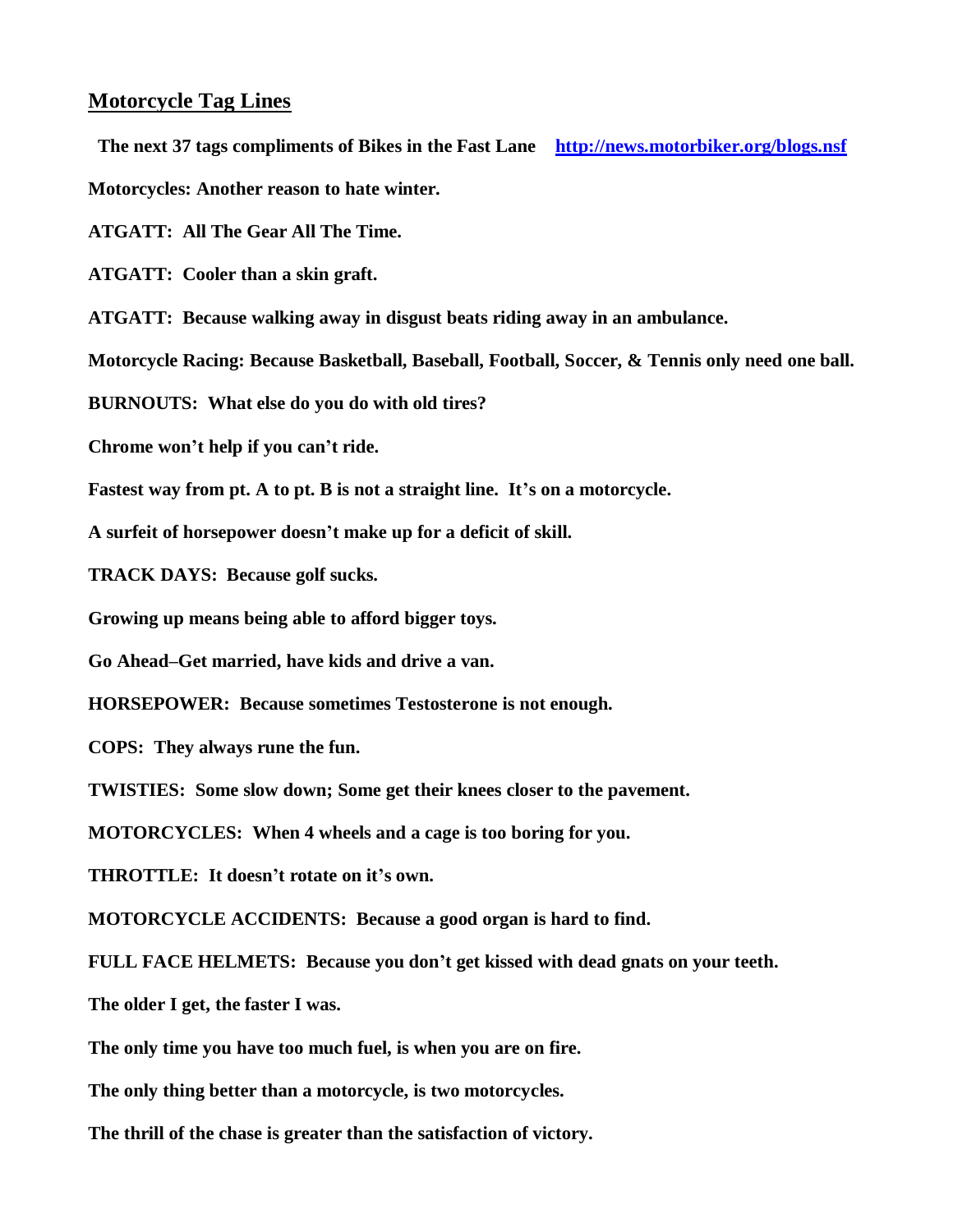**Chicken strips are for losers.**

**When the sun shines, 2 wheels always wins.**

**CROTCH ROCKETS: Because you can't kill yourself golfing.**

**Never underestimate the stupidity of squids.**

**PERFECTION: Riding off into the sunset.**

**Everything looks better from inside a helmet.**

**Watch for Motorcycles. There are no fender benders.**

**FOUR DEADLY WORDS: I Didn't See Him.**

**It's a biker thing. You wouldn't understand.**

**People are more opposed to fur than Leather. Because it's easier to harass rich women than biker gangs.**

**A bend in the road is not the end of the road. Unless you fail to make the turn.**

**Never look where you are going. Look where you want to go.**

**FREEDOM: When you are days, not miles from a cell phone tower.**

**MOTORCYCLES: Because cars lean the wrong way.**

**Don't cry because the ride is over; Smile because it happened.**

**A true biker is one who enjoys the scenery on a detour.**

*ASPHALT***: The world's fastest tattoo remover.**

**Bugs wash off – SUV's don't.**

**Hospital gowns don't come in leather. Ride Safe.**

**I could fly first class if I wanted to.**

**Some people see a shrink; I ride a motorcycle.**

**Biker Born, Biker Bred. When I die, I'll be Biker Dead.**

**I rode my motorcycle to Trailer Week.**

**Try not to live up to your name.**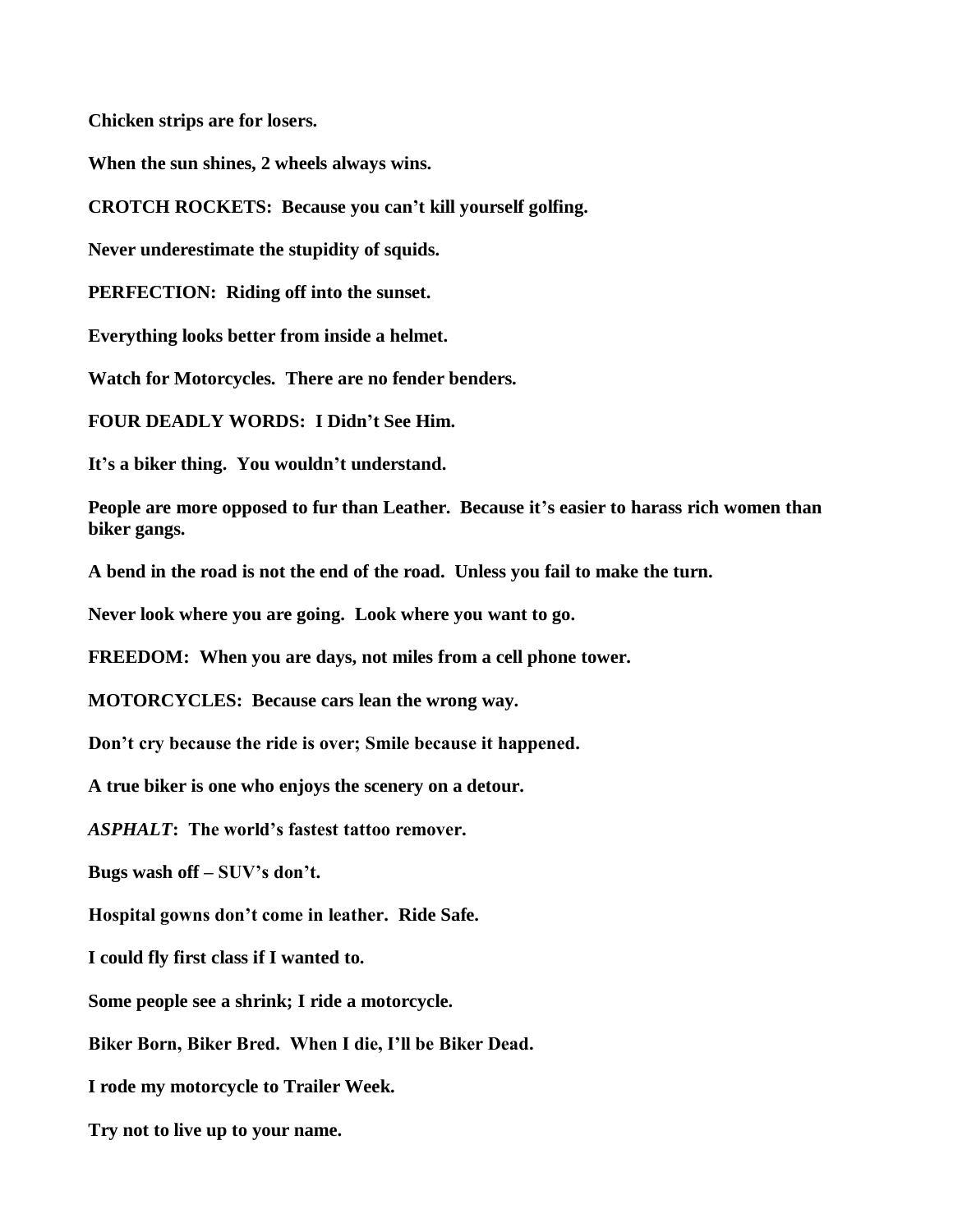## **REHAB is for quitters.**

**You can't fix stupid.**

**There's no adventure in turning around.**

**Take the road less travel and you will love every minute of it.**

**Stay calm, be brave, wait for the signs.**

**To live is the rarest thing in the world. Most people just exist.**

**Planning is 110%**

**Have Less, Do More.**

**Ignoring the facts, does not change the facts.**

**Motorcycles have 2 wheels. They fall over if left to their own devices.**

**Four wheels move the body. Two wheels move the soul.**

**Four wheels good, two wheels better?**

**Four wheels is transportation. Two wheels is an attitude.**

**200 mph with no hands. Damn that'd be cool right before the part where you die.**

**Calling upon my years of experience, I froze at the controls. – Stirling Moss**

**Most motorcycle problems are caused by the nut that connects the handlebars to the saddle.**

**WARNING: objects seen in mirror are disappearing rapidly**

**Got a \$5 head? Get a \$5 helmet.**

**Life may begin at 30, but it doesn't get real interesting until about 150.**

**If you're going to lead, then lead. If you're going to follow, get the hell out of my way!**

**Faster, faster, until the thrill of speed overcomes the fear of death...**

**You start the game with a full pot of luck and an empty pot of experience... The object is to fill the pot of experience before you empty the pot of luck.**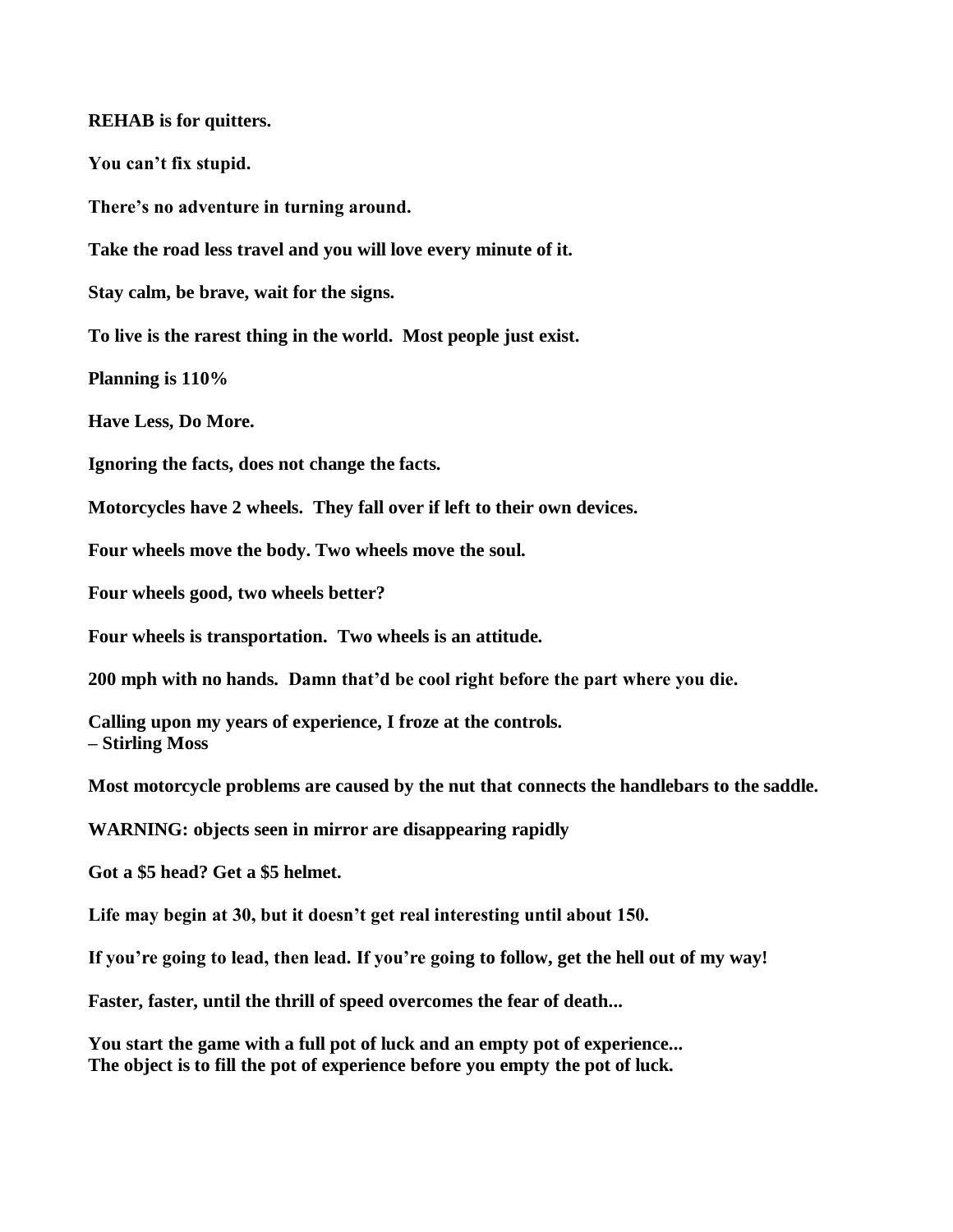**Life is not a journey to the grave with the intention of arriving safely in one pretty and well preserved piece, but to skid across the line broadside, thoroughly used up, worn out, leaking oil, shouting "WOW, What a Ride!"**

**Never trade the thrills of living for the security of existence.**

**A real leader's attitude is: Who will be behind us this weekend?** 

**A zest for living must include a willingness to die.**

**If you think you don't need a helmet, you probably don't.**

**Racing is living, everything else is just waiting**

**If you wait, all that happens is that you get older.**

**Why are motorcycle dealers closed on Sundays? Because Sunday is for worship... Catholics go to church, Motorcyclists go to the track.**

**Deals Gap: Home of the highway with 318 turns in 11 miles Saskatchewan: Home of the highway with 318 miles and 11 curves.**

**Midnight bugs taste best.**

**Saddlebags can never hold everything you want, but they can hold everything you need.**

**Never argue with a woman holding a torque wrench.**

**Never try to race an old geezer, he may have one more gear than you.**

**Home is where your bike sits still long enough to leave a few drops of oil on the ground.**

**Routine maintenance should never be neglected.**

**It takes more love to share the saddle than it does to share the bed.** 

**The only good view of a thunderstorm is in your rearview mirror.**

**Never be afraid to slow down.**

**Bikes don't leak oil, they mark their territory.**

**Don't ride so late into the night that you sleep through the sunrise.**

**Pie and coffee are as important as petrol.**

**Sometimes it takes a whole tank of fuel before you can think straight.**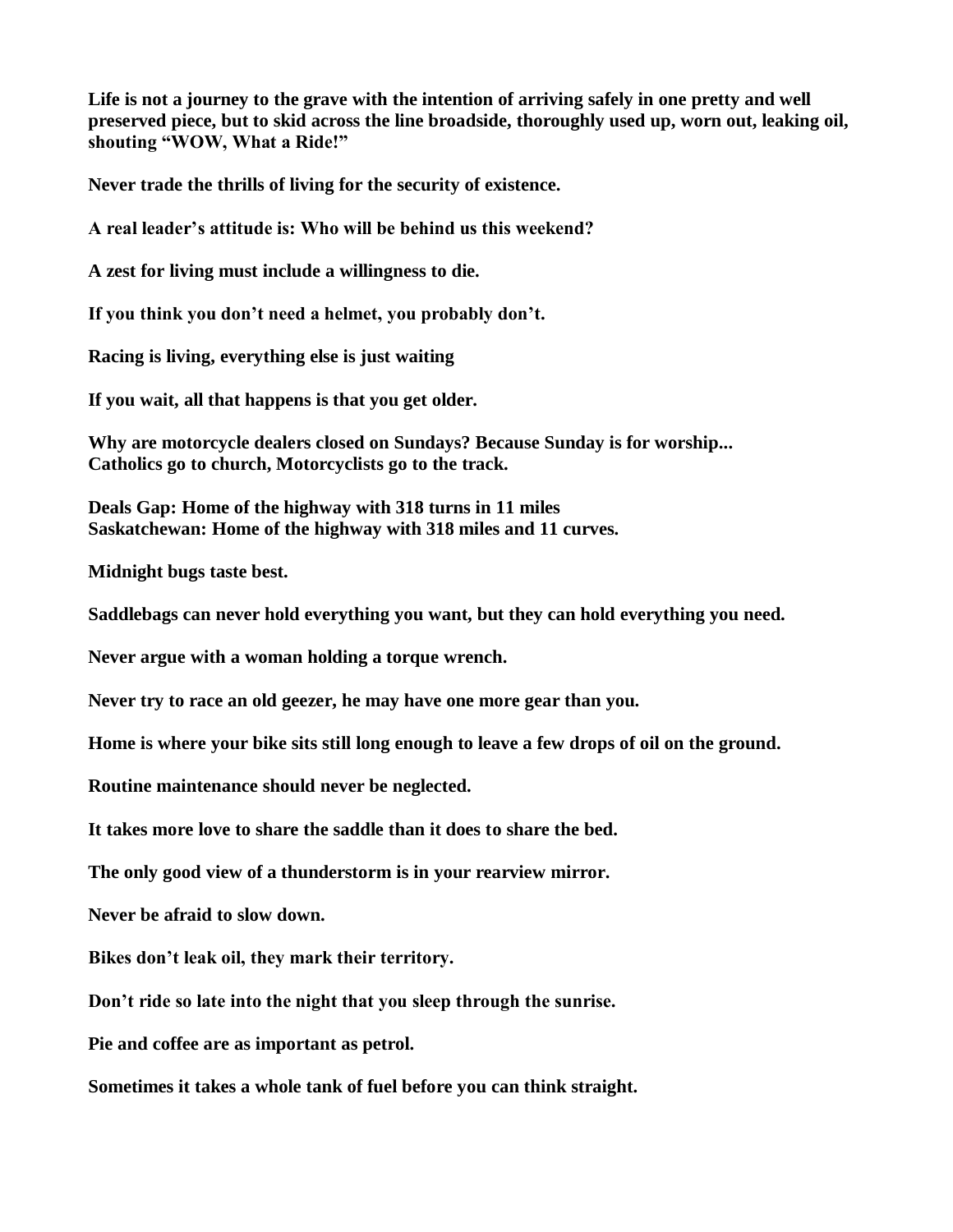**If you want to get a job, you may have to compromise your principals (you may even have to shave).**

**Riding faster than everyone else only guarantees you'll ride alone.**

**Never hesitate to ride past the last street light at the edge of town.**

**Never mistake horsepower for staying power.**

**A good rider has balance, judgment, and good timing. So does a good lover.**

**A cold hamburger can be reheated quite nicely by strapping it to an exhaust pipe and riding forty miles.**

**Never do less than forty miles before breakfast.**

**If you don't ride in the rain, you don't ride.**

**A bike on the road is worth two in the shed.**

**Respect the person who has seen the dark side of motorcycling and lived.**

**Young riders pick a destination and go... Old riders pick a direction and go.**

**A good mechanic will let you watch without charging you for it.**

**Sometimes the fastest way to get there is to stop for the night.**

**Always back your bike into the curb, and sit where you can see it.**

**Work to ride & ride to work.**

**Whatever it is, it's better in the wind.**

**Two-lane blacktop isn't a highway – it's an attitude.**

**When you look down the road, it seems to never end – but you better believe it does.**

**A rider can smell a party 5,000 miles away.**

**Winter is Nature's way of telling you to polish.**

**A motorcycle can't sing on the streets of a city.**

**Keep your bike in good repair: Motorcycle boots are NOT comfortable for walking.**

**People are like Motorcycles: each is customized a bit differently.**

**If the bike isn't braking properly, you don't start by rebuilding the engine.**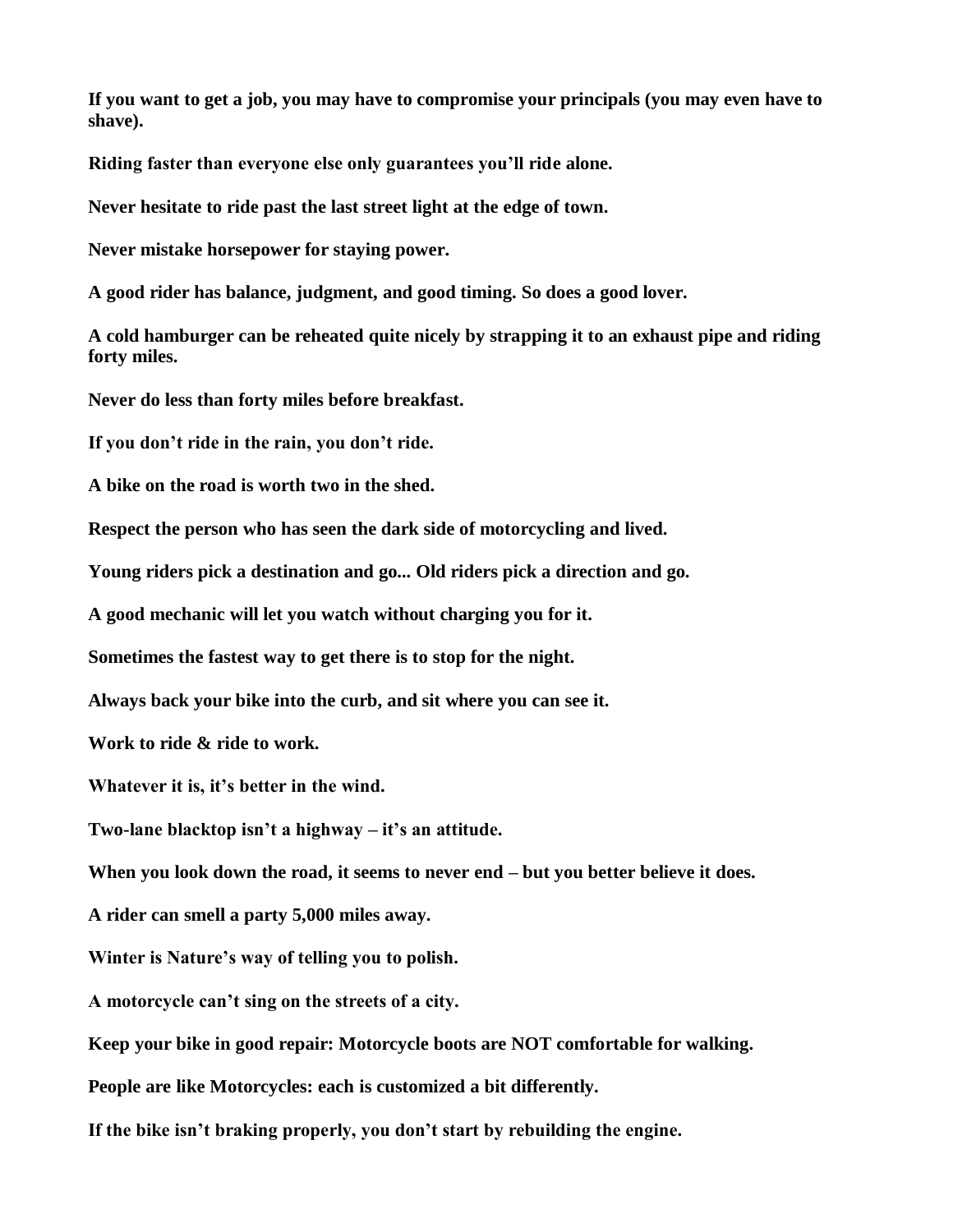**Remember to pay as much attention to your partner as you do your carburetor.**

**Sometimes the best communication happens when you're on separate bikes.**

**Well-trained reflexes are quicker than luck.**

**Good coffee should be indistinguishable from 50 weight motor oil.**

**The best alarm clock is sunshine on chrome.**

**Learn to do counter-intuitive things that may someday save your butt.**

**The twisties, not the superslabs, separate the riders from the squids.**

**When you're riding lead, don't spit.**

**If you really want to know what's going on, watch what's happening at least five cars ahead.**

**Don't make a reputation you'll have to live down or run away from later.**

**If the person in the next lane at the stoplight rolls up the window and locks the door, support their view of bikers by snarling at them.**

**A friend is someone who'll get out of bed at 2 am to drive his pickup to the middle of nowhere to get you when you're broken down.**

**If she changes her oil more than she changes her mind follow her.**

**Catching a yellow jacket in your shirt @ 70 mph can double your vocabulary.**

**A real biker can identify a bug by their taste.**

**If you want to get somewhere before sundown, you can't stop at every tavern.**

**There's something ugly about a new bike on a trailer.**

**Don't lead the pack if you don't know where you're going.**

**Sleep with one arm through the spokes and keep your pants on.**

**Practice wrenching on your own bike.**

**Some crash. Some get back on. Some don't. Some can't.**

**Beware the rider who says his bike never breaks down.**

**2 bikes are useful because at least one can be raided for parts at any given time.**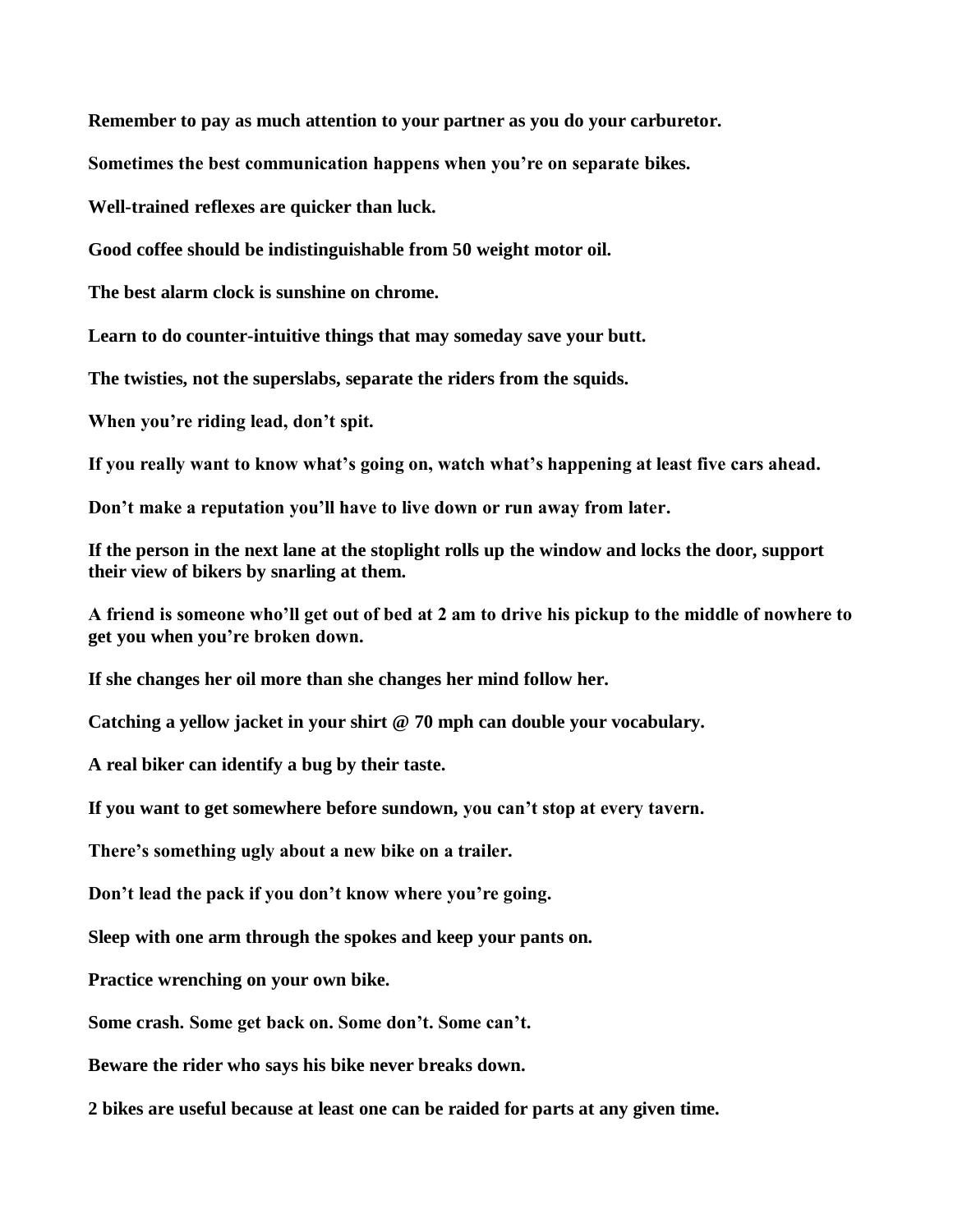**Don't argue with an 18-wheeler.**

**Never be ashamed to unlearn an old habit.**

**Maintenance is as much art as it is science.**

**A good long ride can clear your mind, restore your faith, and use up a lot of fuel.**

**If you can't get it going with bungee cords and electrician's tape, it's serious.**

**If you ride like there's no tomorrow, there won't be.**

**Bikes parked out front mean good chicken-fried steak inside.**

**Gray-haired riders don't get that way from pure luck.**

**There are drunk riders. There are old riders. There are NO old, drunk riders.**

**Thin leather looks good in the bar, but it won't save your butt from road rash if you go down.**

**The best modifications cannot be seen from the outside.**

**Always replace the cheapest parts first.**

**You can forget what you do for a living when your knees are in the breeze.**

**No matter what marquee you ride, it's all the same wind.**

**Patience is the ability to keep your motor idling.**

**Only a Biker knows why a dog sticks his head out of a car window.**

**There are those who have crashed and there is those that will crash.**

**If you ride for the rush, don't rush for the ride.**

**Keep the paint up, and the rubber down and your right hand cranked!**

**There are two types of people in this world, people who ride motorcycles and people who wish they could ride motorcycles.**

**Never ride faster than your guardian angel can fly**

**It is good to have an end to journey towards; but it is the journey that matters in the end.**

**I'd rather be riding my motorcycle thinking about God than sitting in church thinking about my motorcycle**